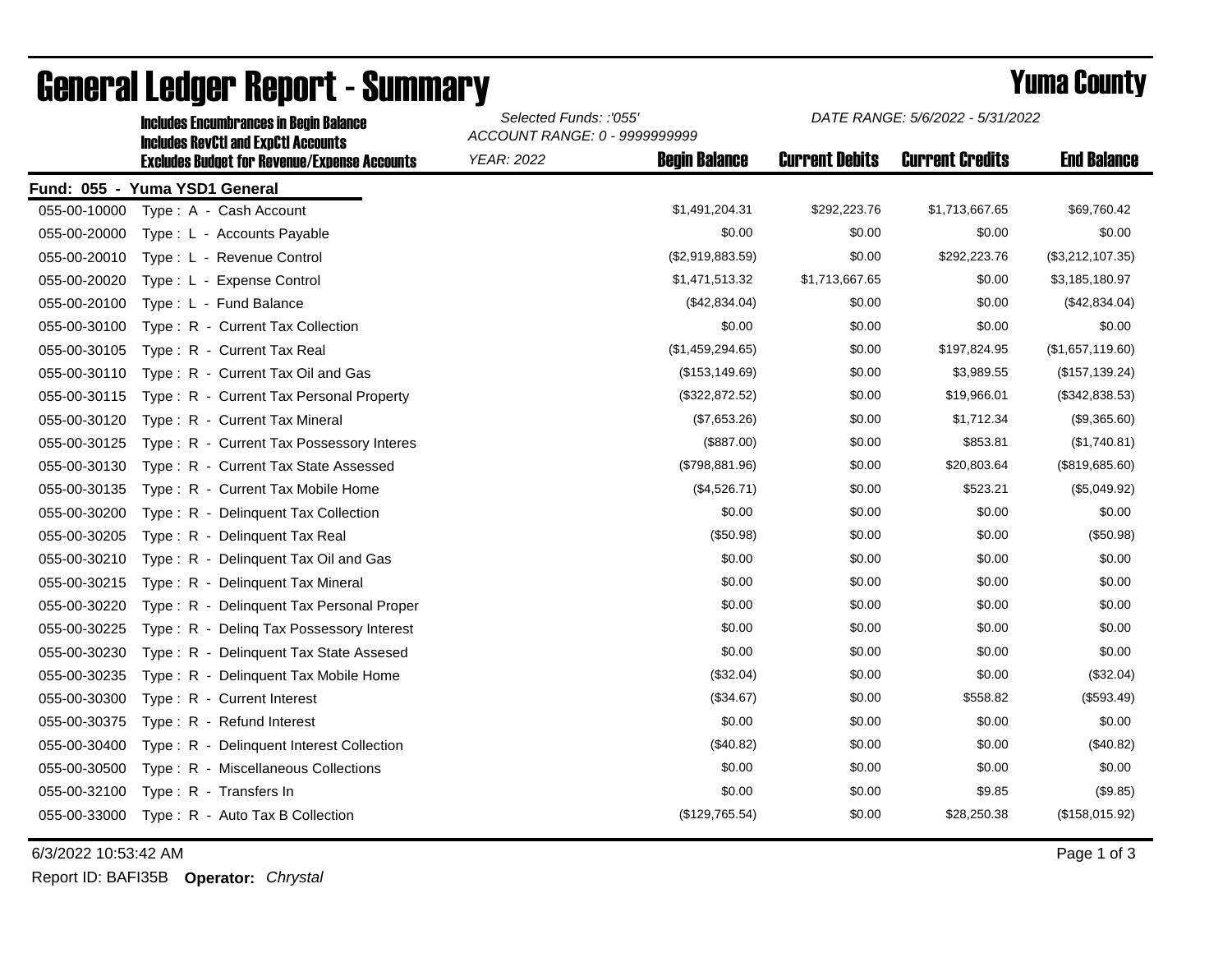|                               | <b>Includes Encumbrances in Begin Balance</b><br><b>Includes RevCtI and ExpCtI Accounts</b><br><b>Excludes Budget for Revenue/Expense Accounts</b> | Selected Funds: :'055'<br>ACCOUNT RANGE: 0 - 9999999999 |                             | DATE RANGE: 5/6/2022 - 5/31/2022 |                       |                                  |                    |
|-------------------------------|----------------------------------------------------------------------------------------------------------------------------------------------------|---------------------------------------------------------|-----------------------------|----------------------------------|-----------------------|----------------------------------|--------------------|
|                               |                                                                                                                                                    | <b>YEAR: 2022</b>                                       |                             | <b>Begin Balance</b>             | <b>Current Debits</b> | <b>Current Credits</b>           | <b>End Balance</b> |
| Fund: 055 - Yuma YSD1 General |                                                                                                                                                    |                                                         |                             |                                  |                       |                                  |                    |
| 055-00-33100                  | Type: R - Auto Tax A & F Collection                                                                                                                |                                                         |                             | (\$42,693.75)                    | \$0.00                | \$17.731.20                      | $(\$60,424.95)$    |
| 055-00-49100                  | Type: X - Treasurer Fees                                                                                                                           |                                                         |                             | \$6.844.01                       | \$615.57              | \$0.00                           | \$7,459.58         |
| 055-00-49401                  | Type: X - Transfer Out                                                                                                                             |                                                         |                             | \$0.00                           | \$0.00                | \$0.00                           | \$0.00             |
| 055-00-49500                  | Type: X - Checks Written / ACH Transfer                                                                                                            |                                                         |                             | \$1.464.669.31                   | \$1.713.052.08        | \$0.00                           | \$3.177.721.39     |
|                               |                                                                                                                                                    | Fund: 055 - Yuma YSD1 General                           | Totals :                    | (\$1,448,370.27)                 | \$3,719,559.06        | \$2.298.115.17                   | (\$26,926.38)      |
|                               | <b>Total Fund Revenues:</b>                                                                                                                        | \$292,223,76                                            | <b>Total Fund Expenses:</b> |                                  | \$1,713,667.65        | <b>Net Revenue Over Expense:</b> | (\$1,421,443.89)   |

## General Ledger Report - Summary **Example 2018** Yuma County